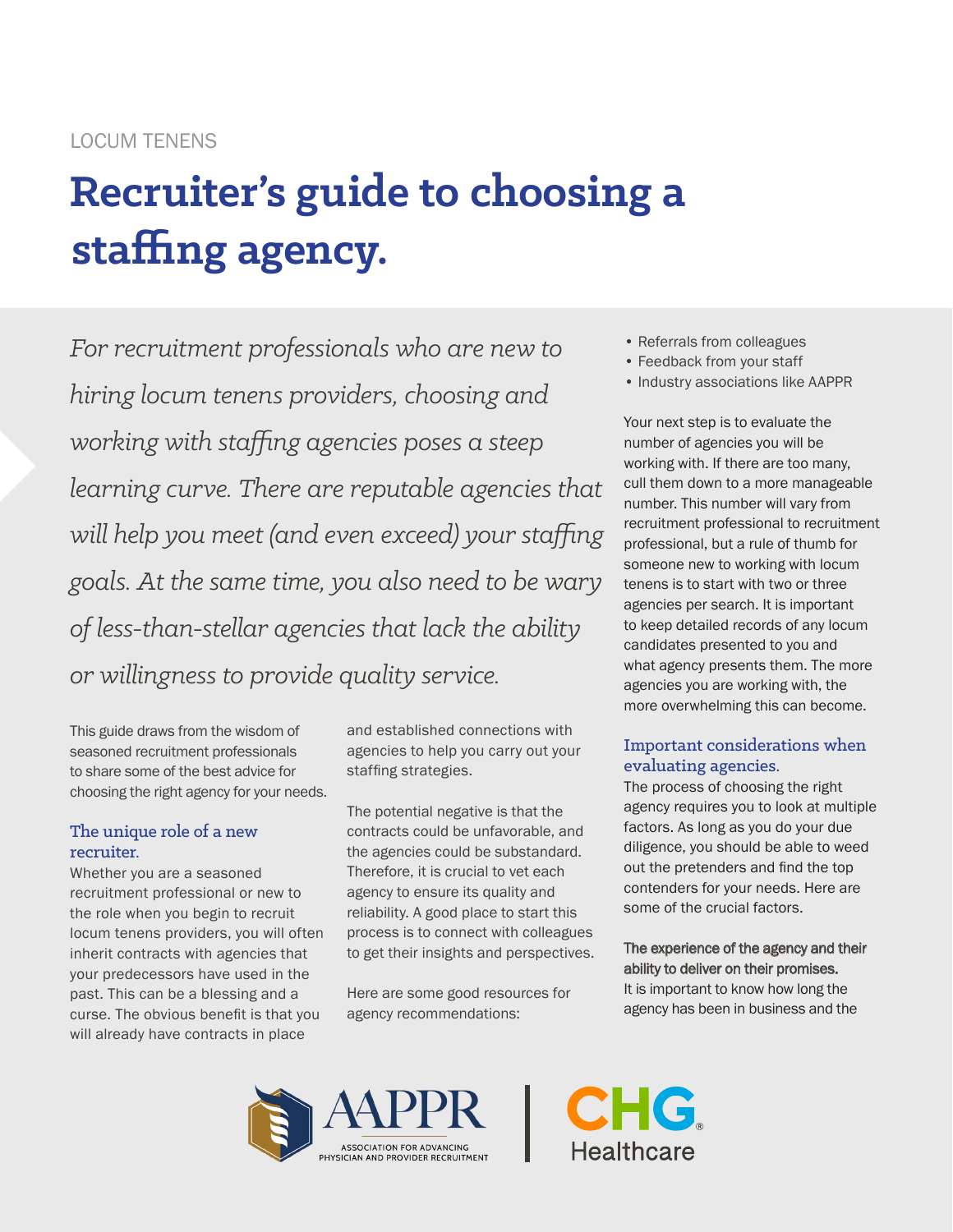size of its provider database. In order to have the versatility to meet your needs, they likely must offer multiple specialties and staff throughout the country — in both rural and urban settings.

You also must ascertain what kind of back-office infrastructure they offer. The key support to look for includes:

- Credentialing assistance
- Licensing assistance
- Travel assistance
- Housing assistance

TIP: If the representative takes more than 24-48 hours to get back with you on their numbers and how many placements they have had, they are probably inexperienced and unable to get that contact information.

Keep in mind that because your current rep is too new or not knowledgeable enough, it does not mean that the agency is not a good fit. You are looking for a qualified partner who will listen to you and be trusted to get the job done. A reputable agency

There is always a learning curve for recruitment professionals to understand what constitutes reasonable rates and margins. Recruitment professionals are often put in a crisis situation with many people calling and asking for updates on a locum search. The recruiter may be tempted to deliver quickly without fully understanding a fair price. Perhaps your predecessor did not understand fair pricing either, making it more important than ever to ask the right questions.

*If the representative takes more than 24-48 hours to get back with you on their numbers and how many placements they have had, they are probably inexperienced and unable to get that contact information.*

#### The experience of the agency's representative and strength of partnership.

Relationships are key here. You will need a partner at the agency who understands your needs, your organization's needs, and the specifics of the position you are seeking to fill. Most importantly, they must be able to deliver on them. When a representative makes promises, they must be able to back them up.

For example, placing a neurologist is difficult because it is a rare and highdemand specialty. In this case, you would want to ask follow-up questions about how many neurologists have been placed in the last 12 months and where they have been placed. Rural placement versus urban placement is also an important factor. A more experienced agency and representative will not promise things they cannot deliver, damaging the relationship.

will listen to your concerns and will not hesitate to help connect you with a representative who is a better fit. You should feel comfortable expressing your concerns and even requesting a more experienced representative.

#### The cost of the agency.

This is an important factor, especially for non-profit health systems. But it should not be the first consideration. Suppose you can find a reputable company that delivers quality candidates. In that case, it might be worth having a conversation with the operations team at your organization regarding the budget for the locum to assess whether the organization can manage a slightly higher cost. When you have the choice between two good agencies supplying providers, you should, of course, go with the less expensive option.

Here are some proven methods for determining fair rates:

- Go to the agencies that you have a trusted relationship with and ask them to give you a range of rates
- Ask for agencies to provide you with an annual rate sheet, so you can judge whether they are in the right range
- Check-in with colleagues about their experiences
- Use the locumstory ["Trends by](https://locumstory.com/trends)  [Specialty" tool](https://locumstory.com/trends)
- Use [CHG Healthcare's Locums](https://chghealthcare.com/locums-revenue-estimator)  [Revenue Estimator](https://chghealthcare.com/locums-revenue-estimator)

When you know the fair range for rates, you will be better positioned to negotiate with the agency. You will also be able to provide your organization with a reasonable estimate for the cost of a locum. As you negotiate with an agency on the rates for a provider, be honest. Tell the agency what you can pay and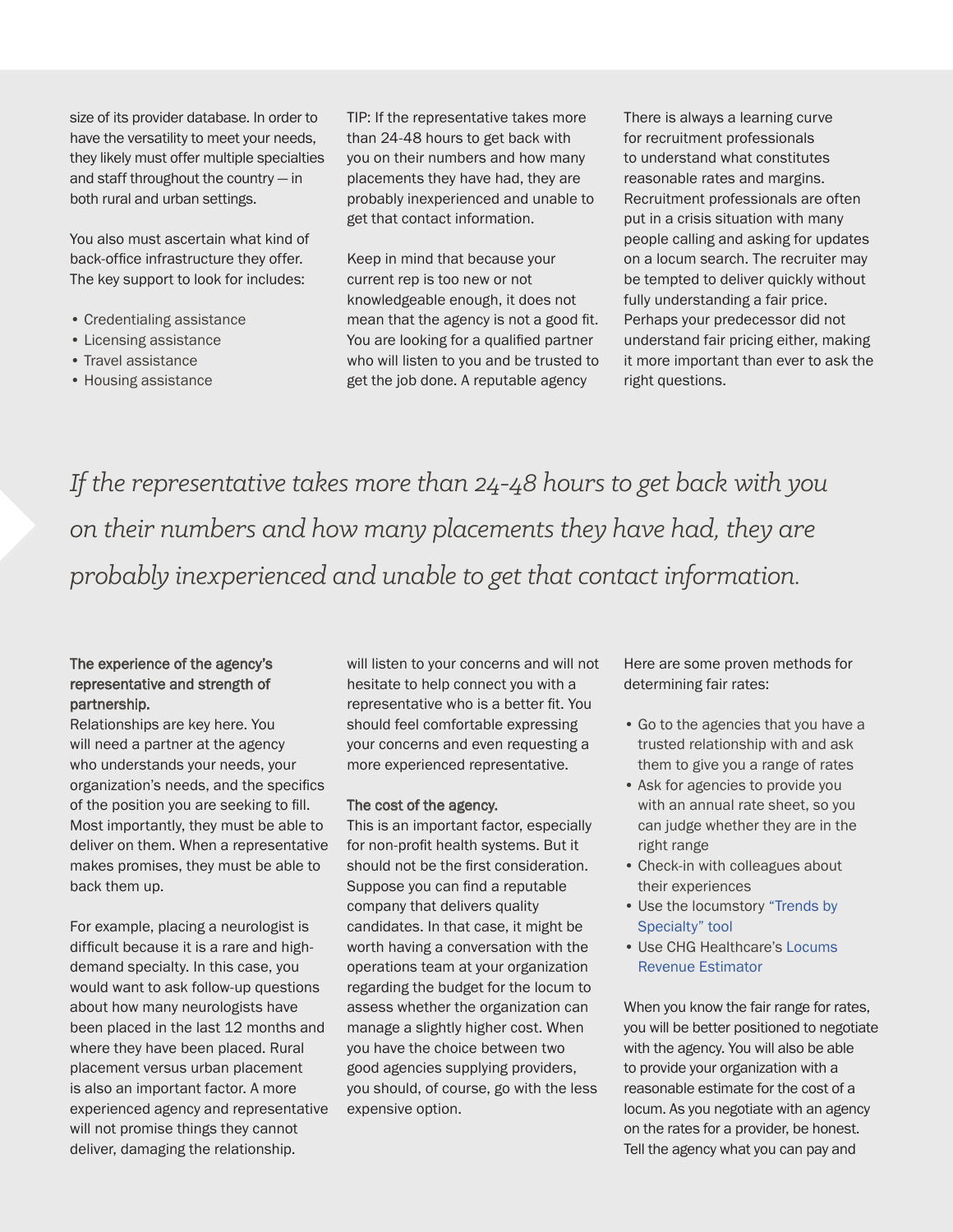

ask them if they can still help you fill the need. A reputable agency will help you and most likely deliver because they want you to keep coming back.

Be aware that sometimes it is the provider who will ask for much more than a fair market rate. In these cases, it has nothing to do with the agency, and they may not be able to lower the rate despite their best efforts. Then you have to decide whether or not the provider is worth it.

#### The quality provided.

This is an essential factor, as quality control is often lacking in the industry. There is no rating system that allows a health system or hospital to know what they are getting. And there is no database or clearinghouse that will enable recruiters to measure the quality of a candidate.

Possible issues include:

- Providers not showing up
- Providers asking for more money on the day they start
- Providers not completing their charts, so a hospital is unable to get paid
- Providers acting or dressing unprofessionally
- Providers not submitting accurate timecards

Sometimes providers are terminated for cause, and an assignment is therefore canceled. Three weeks later, you might learn that this provider is working someplace else for the same agency. It is an unfortunate situation that can occur with less reputable agencies.

Here are six strategies to help you verify a candidate's quality:

- 1. Calling past assignments to ask for feedback on their performance
- 2. Watch for red flags, such as a candidate that has worked with a large number of agencies (most stick with the same two or three)
- 3. Carefully interview them ahead of time
- 4. Ensure that the agency rep is a good partner who will not send anyone that does not meet standards
- 5. Ask for past evaluations on the provider from the agency
- 6. Get quality written into the contract

(i.e., You will not pay if the provider is behind on their charts)

Because there is no established system for tracking candidate quality, you will need to keep notes on all locums providers you bring on. Your record keeping will ensure that bad providers do not return to your facility.

#### Putting it all together.

Like any important task in life, you will move faster and get better results if you use a team approach when choosing which agencies to work with. Seek recommendations from colleagues and other contacts within associations such as AAPPR.

As you evaluate various agencies using the factors outlined in this guide, you will begin to recognize the qualities you are seeking. Potential red flags will also become more apparent. Draw from the experience of others in the decisionmaking process while also trusting your gut. As long as you have done your research, you should possess all the information you need to make an informed decision.